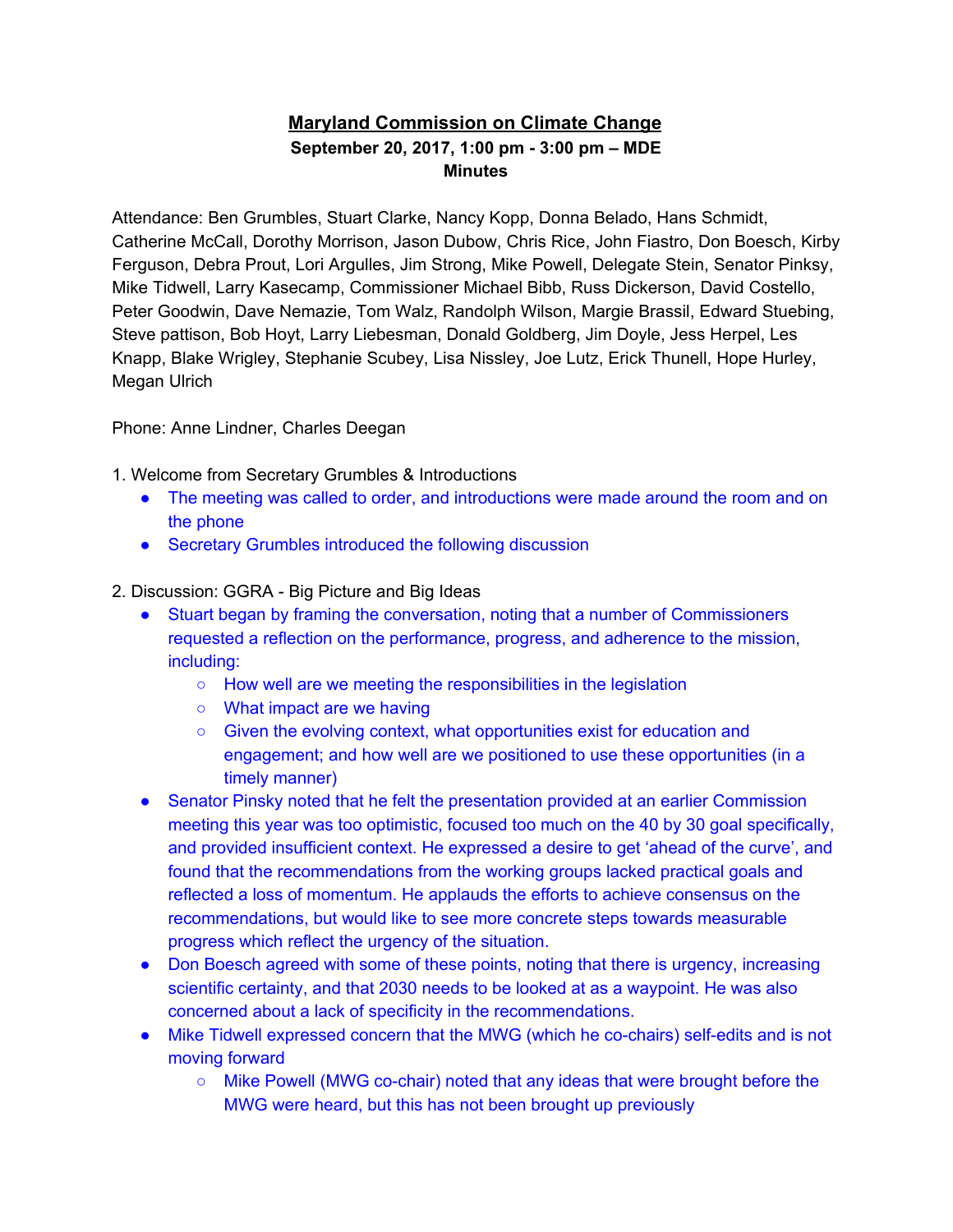- $\circ$  Jim Strong stated that, as a representative of organized labor, he must represent the union members and their concerns.
- Secretary Grumbles agreed that we should continue to strive for consensus and meet the deadlines of the Report, but should ask the Steering Committee to discuss these big ideas, any modifications, etc. moving forward. He also noted that the success of the Commission thus far has come from finding common ground.
	- Nancy Kopp believes that it will be good to have some discussions within the Commission context; that it should be the role of the Commission to steer discussion to avoid losing the center
	- Tad wants to make sure things are clearly charged to the working groups, and noted that there is a section in the GGRA that discusses the future beyond 2020/2030 goals.
- Several requests were made of the recommendations:
	- Delegate Stein requested more direction be applied
	- Stuart suggested that recommendations be targeted towards an actor that can carry it out, and a response be requested from this actor
	- Don Boesch suggested that we modify and combine recommendations to elevate those items which would apply as recommendations from the Commission
- 3. Lisa provided a brief update on the timeline for the Annual Report and the Table of Contents
- 4. Update: Working Group 2017 Annual Report Recommendations
	- Catherine McCall provided an overview of the ARWG's recommendations (see full document online)
		- Allison suggested there may be collaboration on ARWG outreach and ECO's outreach.
	- Allison Rich provided an overview of the ECO Working Group's recommendations (see full document online) - no comments
	- Tad Aburn provided an overview of the MWG's recommendations (see full document online)
	- Don Boesch provided an overview of the STWG's recommendations
		- $\circ$  It was clarified that while the STWG is still looking at carbon capture and storage in sinks as well as from the stack, this should be seen as a way to narrow the gap at the end; the biggest impact will come from reducing the emissions generated. Additionally there are some technical issues with where to put the stored carbon which still need to be resolved.
	- Ultimately it was suggested by Secretary Grumbles that the Steering Committee consider all comments and the earlier conversation and make efforts to edit recommendations accordingly,
- 5. Public Comment
	- Larry Liebesman on carbon pricing and dividends